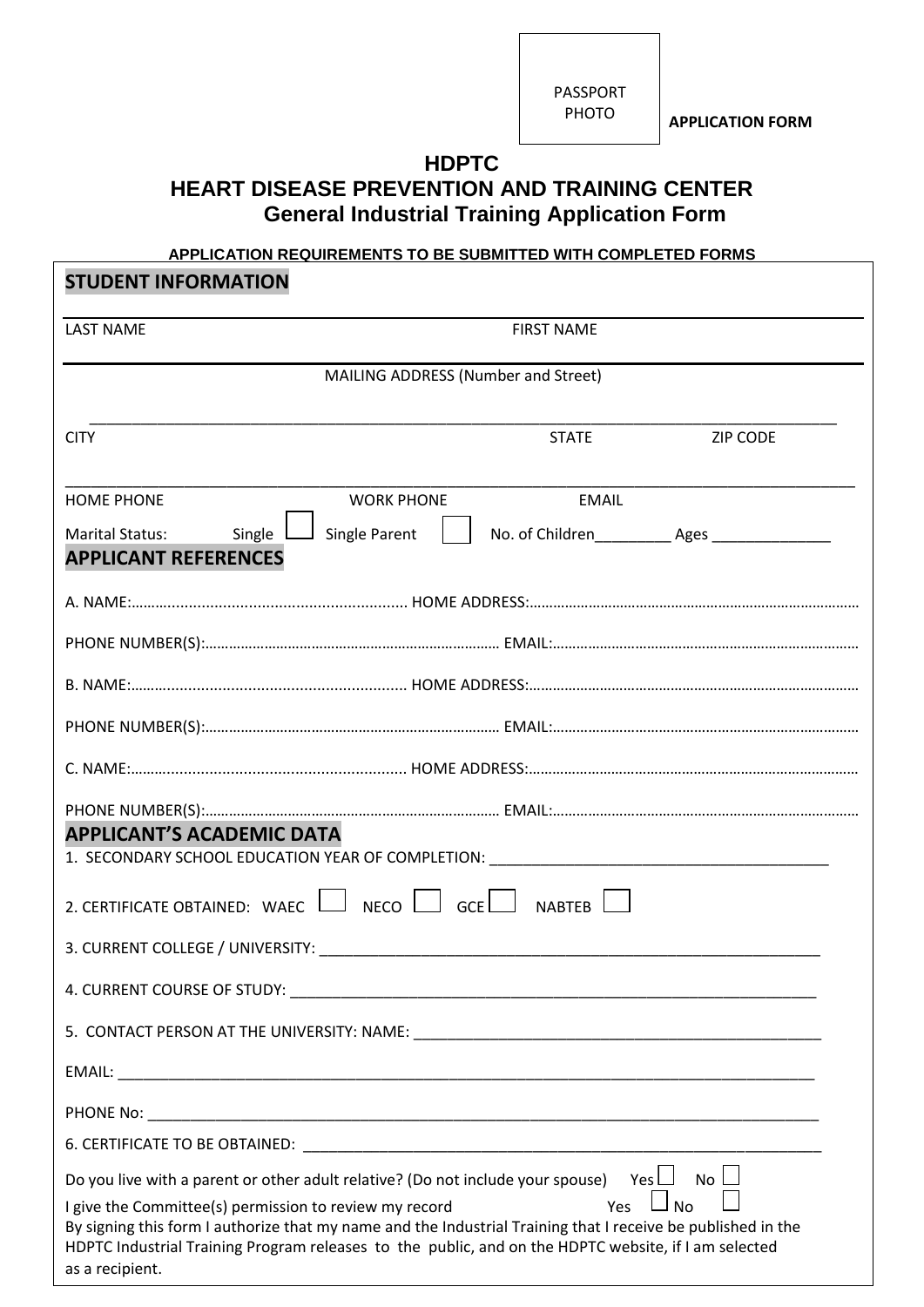| <b>FINANCIAL INFORMATION</b>                                                                                                                                                                                                         |                                          |                                                |                                                                                                                                                                                                                                                                                                                                                                                                                             |  |  |
|--------------------------------------------------------------------------------------------------------------------------------------------------------------------------------------------------------------------------------------|------------------------------------------|------------------------------------------------|-----------------------------------------------------------------------------------------------------------------------------------------------------------------------------------------------------------------------------------------------------------------------------------------------------------------------------------------------------------------------------------------------------------------------------|--|--|
| Estimate your total expenses and resources: MONTH__________YEAR_________________                                                                                                                                                     |                                          |                                                |                                                                                                                                                                                                                                                                                                                                                                                                                             |  |  |
| <b>Estimated Expenses</b>                                                                                                                                                                                                            |                                          | <b>Estimated Income</b>                        |                                                                                                                                                                                                                                                                                                                                                                                                                             |  |  |
| <b>Tuition &amp; Fees</b>                                                                                                                                                                                                            |                                          | N Aid from Parents/Relatives                   |                                                                                                                                                                                                                                                                                                                                                                                                                             |  |  |
| <b>Rent &amp; Utilities</b>                                                                                                                                                                                                          | N_________________________ Financial Aid |                                                |                                                                                                                                                                                                                                                                                                                                                                                                                             |  |  |
| Food                                                                                                                                                                                                                                 |                                          | N__________________ Your Earned Income         |                                                                                                                                                                                                                                                                                                                                                                                                                             |  |  |
| Books & Supplies                                                                                                                                                                                                                     |                                          | N________________________ Spouse earned income |                                                                                                                                                                                                                                                                                                                                                                                                                             |  |  |
| Transportation                                                                                                                                                                                                                       | N________________Other Benefits          |                                                | $\begin{picture}(20,20) \put(0,0){\dashbox{0.5}(5,0){ }} \put(15,0){\circle{10}} \put(25,0){\circle{10}} \put(25,0){\circle{10}} \put(25,0){\circle{10}} \put(25,0){\circle{10}} \put(25,0){\circle{10}} \put(25,0){\circle{10}} \put(25,0){\circle{10}} \put(25,0){\circle{10}} \put(25,0){\circle{10}} \put(25,0){\circle{10}} \put(25,0){\circle{10}} \put(25,0){\circle{10}} \put(25,0$                                 |  |  |
| Other                                                                                                                                                                                                                                | N___________________ Other income        |                                                | $N$ and $N$ and $N$ and $N$ and $N$                                                                                                                                                                                                                                                                                                                                                                                         |  |  |
| Total                                                                                                                                                                                                                                |                                          |                                                | $\begin{picture}(20,20) \put(0,0){\dashbox{0.5}(5,0){ }} \thicklines \put(0,0){\dashbox{0.5}(5,0){ }} \thicklines \put(0,0){\dashbox{0.5}(5,0){ }} \thicklines \put(0,0){\dashbox{0.5}(5,0){ }} \thicklines \put(0,0){\dashbox{0.5}(5,0){ }} \thicklines \put(0,0){\dashbox{0.5}(5,0){ }} \thicklines \put(0,0){\dashbox{0.5}(5,0){ }} \thicklines \put(0,0){\dashbox{0.5}(5,0){ }} \thicklines \put(0,0){\dashbox{0.5}(5,$ |  |  |
|                                                                                                                                                                                                                                      |                                          |                                                |                                                                                                                                                                                                                                                                                                                                                                                                                             |  |  |
| Complete the following:<br><b>ACADEMIC ACTIVITIES AND HONORS</b>                                                                                                                                                                     |                                          |                                                |                                                                                                                                                                                                                                                                                                                                                                                                                             |  |  |
| <b>COMMUNITY ACTIVITIES AND EXTRACURRICULAR ACTIVITIES</b><br><b>OTHER</b><br>INDUSTRIAL TRAINING APPLICATION FORM<br>PERSONAL RESUME OUTLINING ACHIEVEMENTS<br><b>CHARACTER LETTER OF REFERENCE</b><br>ACADEMIC LETTER OF REFERENCE |                                          |                                                |                                                                                                                                                                                                                                                                                                                                                                                                                             |  |  |
| 300-WORD PERSONAL COMMITTMENT NOTE ON PLAN TO HELP YOUR<br><b>COMMUNITY AFTER GRADUATION</b><br>APPLICANT NATIONAL IDENTITY CARD                                                                                                     |                                          |                                                |                                                                                                                                                                                                                                                                                                                                                                                                                             |  |  |

**\*WE will accept a maximum of four letters of reference**